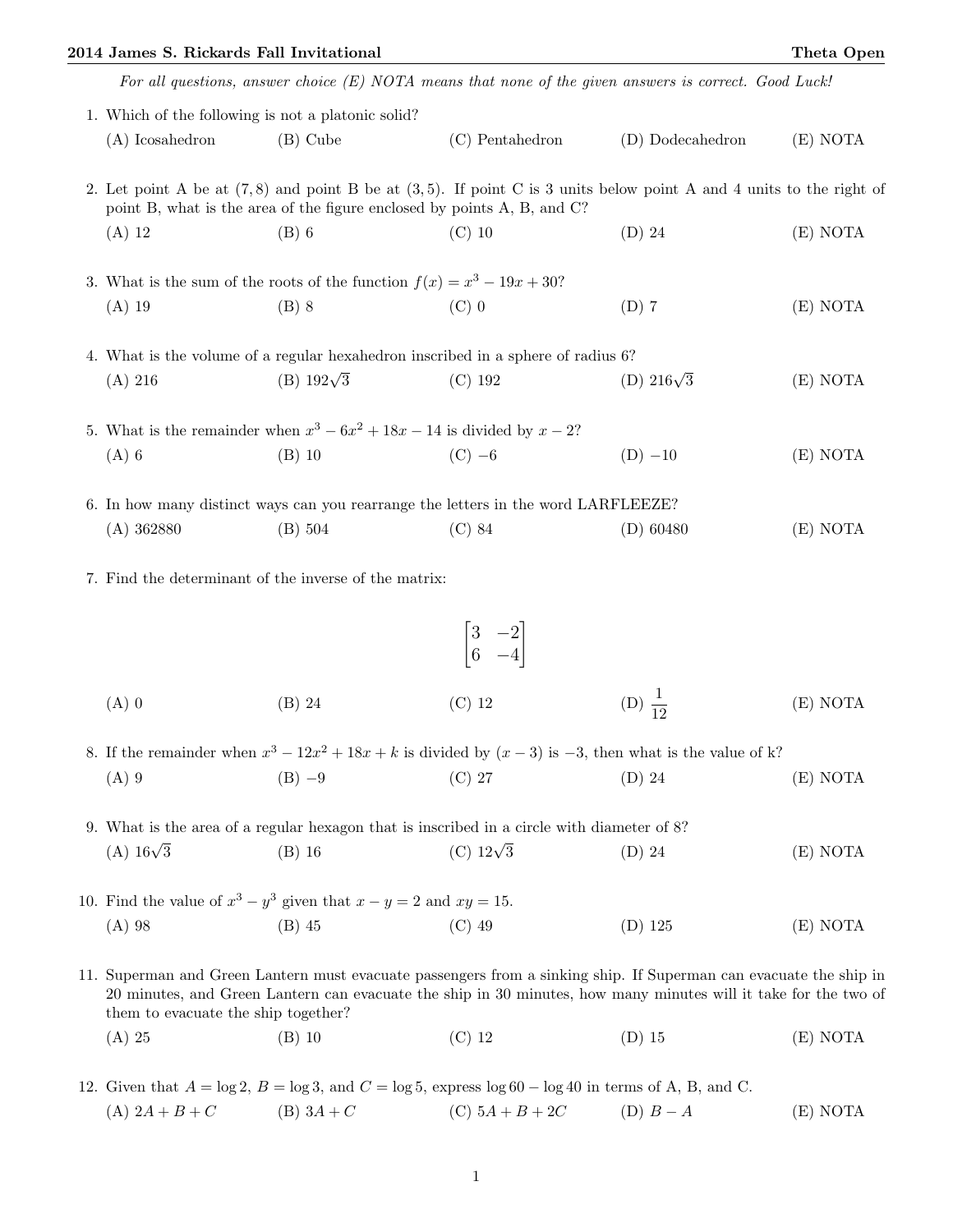## 2014 James S. Rickards Fall Invitational Theta Open

13. Triskaidekaphobia is the fear of the number 13. Suppose 1 in every 13 math students suffers from triskaidekaphobia, and is guaranteed to answer question 13 on a math test incorrectly, while a student who does not suffer from triskaidekaphobia has a 1 in 13 chance of incorrectly answering it. If 169 math students each take a 30-question math test, how many of them will answer question 13 incorrectly? (A) 13 (B) 25 (C) 26 (D) 39 (E) NOTA

## For questions 14-15, refer to the following information:

Awnish has a magic ball in the shape of a perfect sphere, with a diameter of 10 centimeters. Whenever the ball hits the sidewalk, its radius decreases by 1 centimeter. Awnish throws his ball, and it bounces 4 times on the sidewalk before landing in a half- filled cylindrical bucket of water with a radius of 5 centimeters and a height of 15 centimeters. The ball is then completely submerged in the water and the water level in the bucket rises.

- 14. By how many square centimeters did the ball's surface area change from time it left Awnish's hand to the time it landed at the bottom of the bucket?
	- (A) 76 $\pi$  (B) 144 $\pi$  (C) 204 $\pi$  (D) 256 $\pi$  (E) NOTA
- 15. After the ball lands at the bottom of the bucket, by how many centimeters, to the nearest tenth of a centimeter, does the water level in the bucket rise?
	- (A) 1 (B) 1.4 (C) 2 (D) 2.6 (E) NOTA
- 16. Find the value of the infinite series:  $\frac{1}{2} + \frac{1}{3}$  $\frac{1}{3} + \frac{2}{9}$  $\frac{2}{9} + \frac{4}{27}$  $\frac{4}{27} + \frac{8}{81}$  $\frac{8}{81} + ...$ (A)  $\frac{6}{5}$ (B)  $\frac{3}{2}$ (C)  $\frac{2}{3}$  $(D) 2$   $(E) NOTA$
- 17. Abhi throws a football. The height of the football after t seconds is given by the equation  $12t 2t^2$ . After how many seconds does the ball reach its maximum height?
	- (A) 18 (B) 3 (C) 27 (D) 9 (E) NOTA
- 18. Find the value of  $\sqrt{12 + \sqrt{12 + \sqrt{12 + \dots}}}$ (A) 3 (B) 12 (C) −3 (D) 4 (E) NOTA
- 19. Find the equation of the directrix of the parabola  $y = x^2 8x + 8$ .
	- (A)  $y = \frac{-33}{4}$  $\frac{33}{4}$  (B)  $y = \frac{-31}{4}$  $rac{31}{4}$  (C)  $y = \frac{33}{4}$ 4 (D)  $y = \frac{31}{4}$ 4 (E) NOTA
- 20. Convert  $31<sub>8</sub>$  to base 10.
	- (A) 24 (B) 25 (C) 26 (D) 27 (E) NOTA
- 21. Due to a freak accident involving a lightning bolt and some spilled chemicals, Siddarth gained a connection to the Jump Force, which allows him to jump extremely far and high. He decides to test his newfound abilities and tries to travel from the east coast to the west coast (for the sake of this question, let that distance be 5000 km) in a series of jumps. He jumps 50 km on his first jump, and each successive jump is 100 km longer than the last. How many jumps does it take him to travel from the east coast to the west coast?
	- (A) 8 (B) 9 (C) 10 (D) 11 (E) NOTA
- 22. Green Lanterns Hal Jordan, Jon Stewart, Guy Gardener, and Kyle Rayner create a sphere of radius 4, a cube of side length 4, a regular tetrahedron of side length 4, and a cylinder of radius 4 and height of 4, respectively. Who created the figure with the greatest volume?
	- (A) Hal Jordan (B) Jon Stewart (C) Guy Gardener (D) Kyle Rayner (E) NOTA